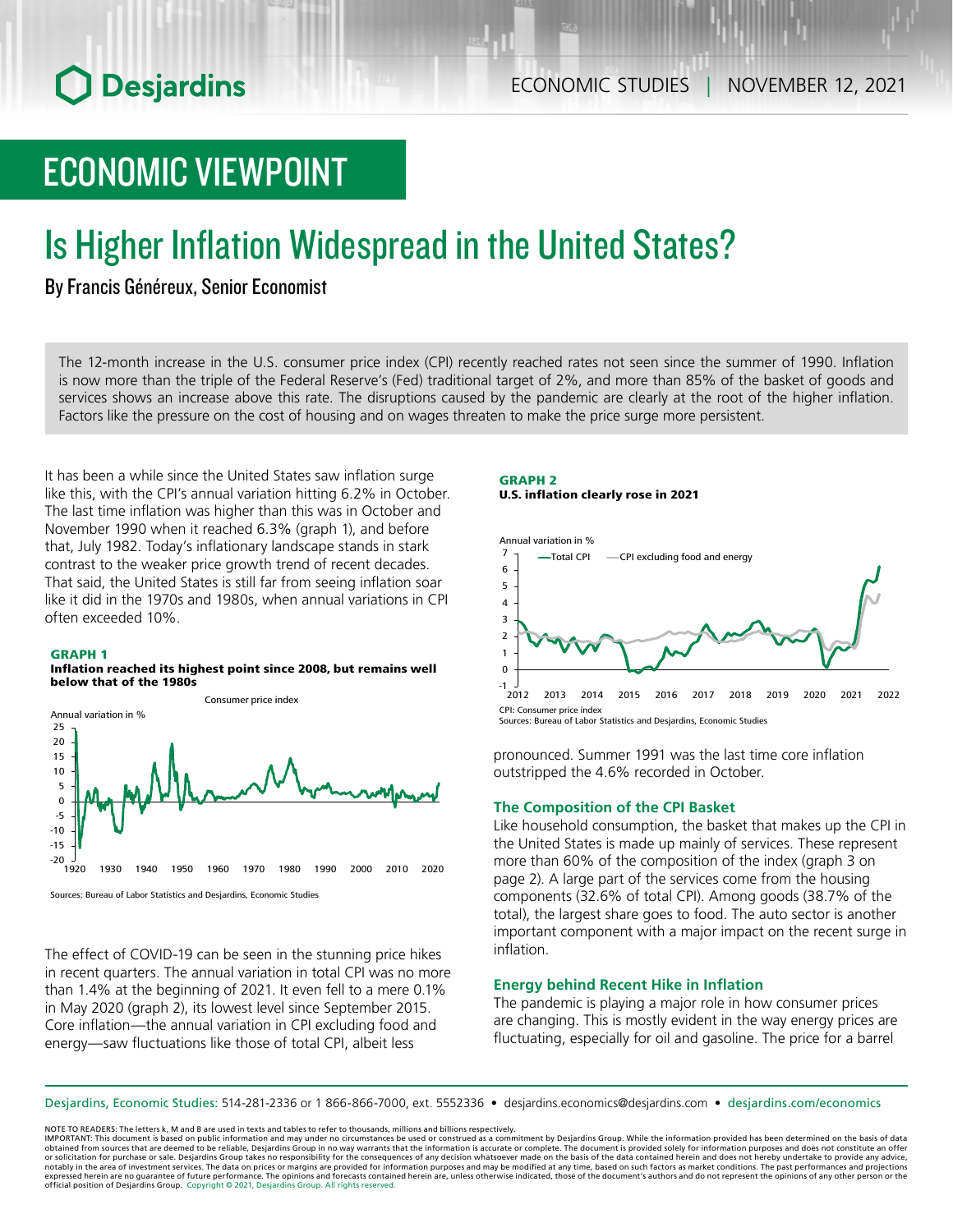## GRAPH 3

Services, especially housing, make up the biggest share of the consumer price index



Sources: Bureau of Labor Statistics and Desjardins, Economic Studies

of crude oil collapsed at the beginning of the pandemic. For example, the WTI (West Texas Intermediate) index went from more than US\$63 per barrel in the first few days of 2020 to an average of US\$17 per barrel in April that same year. Because of this plunge, monthly CPI variations were negative between March and May 2020, and inflation came within a hair's breadth of 0%. Since then, the opposite has been happening, and higher oil prices (the WTI is now over US\$80 per barrel) have contributed significantly to inflation (graph 4).

## GRAPH 4

## Energy and food helped drive up the consumer price index



Sources: Bureau of Labor Statistics and Desjardins, Economic Studies

The food industry has also contributed, although not as dramatically as energy. Food prices were up significantly when the pandemic first began, contrary to other goods and services, which saw prices fall. After a lull that lasted until spring 2021, food prices have risen once again, with meat (annual variation of 14.5% in October) and restaurant meals (+5.9%) up sharply.

Together, the weights for energy and food represent 21.3% of the basket of goods and services that make up the CPI. In September, components linked to energy were responsible for

2.0 percentage points of inflation, which was 6.2%, whereas food added 0.7 percentage points.

## **Goods Jump in Price**

The biggest change in consumption habits caused by the pandemic was the strong interest in goods, while services experienced more disruptions because of the public health measures. Helped by a sharp rise in disposable income and low interest rates, real consumption of goods exceeded its February level as soon as June 2020. At the same time, the consumption of services was still down roughly 10.7% from the pre-pandemic peak.

The increased demand for goods quickly put pressure on prices, especially during summer 2020. Supply chain problems only made the situation worse, pushing prices up again starting in spring 2021. As a result, the annual variation in CPI for goods (excluding food and energy) went from -1.1% in June 2020 to a high of 8.6% a year later (graph 5), the highest annual variation since February 1981. At the same time, the annual variation in prices for services remained modest, barely going back on its medium-term trend.

#### GRAPH 5

## Goods are at the core of the post-pandemic inflationary surge



## **Auto Sector Problems Made the Situation Worse**

One of the main reasons behind the surge in total inflation and prices for goods was the price increases in the auto sector (which represents nearly 11% of total CPI). First noticed in 2020, the impact increased significantly starting in April 2021 (graph 6 on page 3) because of a poor assessment of how many vehicles needed to be produced to meet demand and the lack of electronic parts.<sup>1</sup> Last June, the annual variation in the prices for goods associated with the auto sector (new and used vehicles as well as parts) reached 22.6%, whereas the annual variation in services (rental, repair and fees) climbed to 15.0% in May. First prize goes to the cost to rent a car, which more than doubled

<sup>1</sup> For more information, see: *The U.S. [Auto Industry's Problems](https://www.desjardins.com/ressources/pdf/pv210603-e.pdf?resVer=1622738075000)*, Desjardins, Economic Studies, *Economic Viewpoint*, June 3, 2021, 6 p.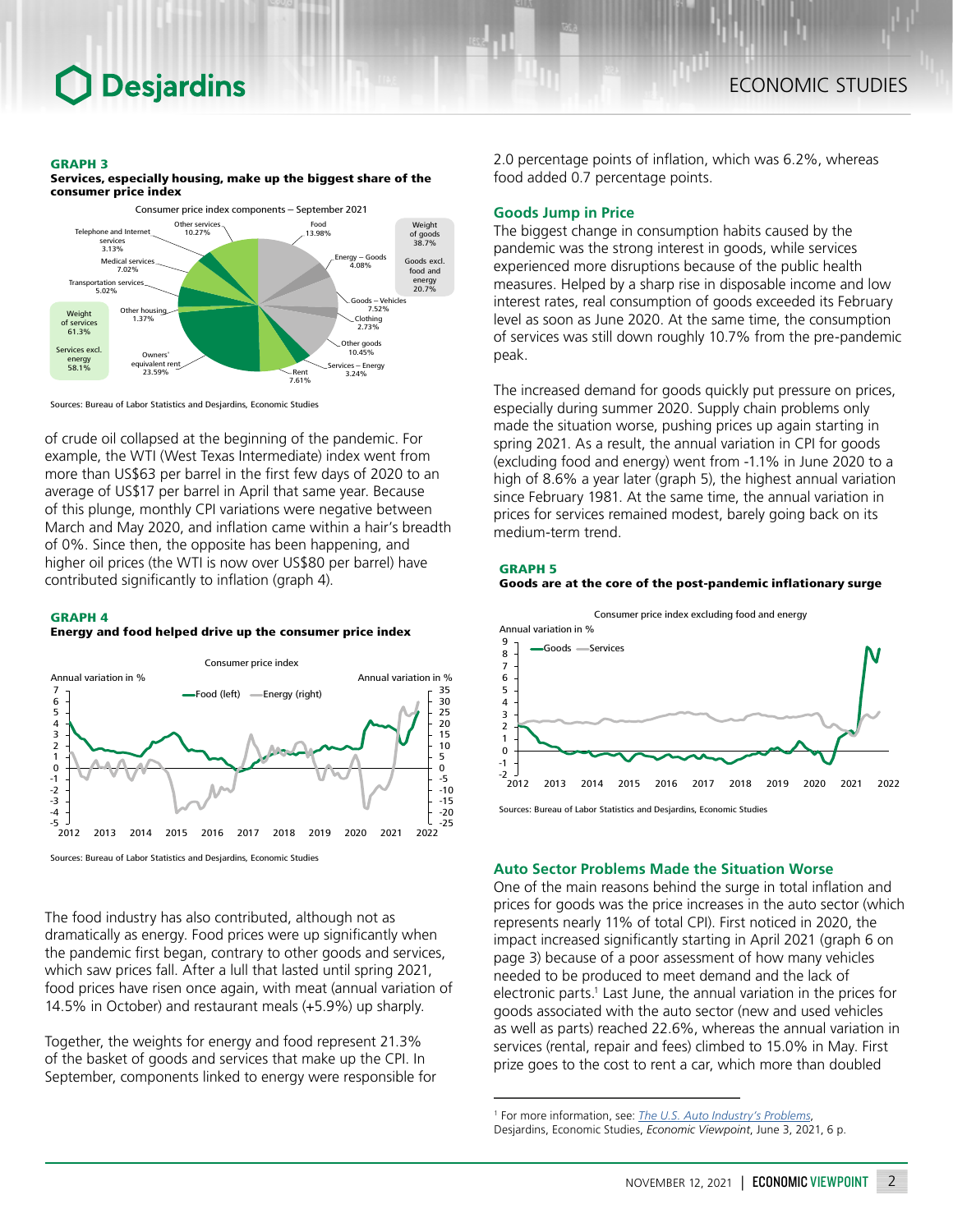## **Desjardins**

#### GRAPH 6 The U.S. auto sector contributed significantly to the variation in



Sources: Bureau of Labor Statistics and Desjardins, Economic Studies

#### GRAPH 7

## Some classifications of goods and services associated with the auto sector saw spectacular price hikes



Sources: Bureau of Labor Statistics and Desjardins, Economic Studies

between May 2020 and May 2021 (graph 7). The increase was also especially high for used vehicles. The auto sector generally is not known for experiencing major price increases; between 2013 and 2019, the average annual variation in this sector was only 0.9%.

Steep price increases in the auto sector are having a significant impact. If we leave out the components in the CPI basket that relate to this sector, the CPI for goods (excluding food and energy) would have risen no more than 2.5% in October instead of 8.5% (graph 8). The difference in services is less striking (2.9% instead of 3.3%).

## **Is Deflation Over for Some Goods and Services?**

It may seem less serious, but the recent rise in the price of goods excluding food, energy and the auto sector still stands out in contrast to the pre-pandemic situation. From 2013 to 2019, the average annual variation was -0.2%. Therefore, prices tended to decline for the better part of the last economic cycle. Inflation of more than 2% is a significant change.

Globalization as well as domestic and international competition largely explain the downward trajectory of the prices for

#### GRAPH 8





Sources: Bureau of Labor Statistics and Desjardins, Economic Studies

goods. Furthermore, the method used by the Bureau of Labor Statistics (BLS) to compile the CPI is an important factor, especially when it comes to goods subject to technological progress. The BLS takes into account product improvements. So, an improved or better performing product at the same retail price is going to be considered less expensive than before. On the other hand, a decrease in quality (or quantity) will be perceived as a price increase.

## GRAPH 9 Prices for goods that usually decline have increased in the last year



Sources: Bureau of Labor Statistics and Desjardins, Economic Studies

Because of these factors, some goods have significantly dropped in price over the last decade (graph 9). For many though, the pandemic has halted the downward trend, with negative contributions being replaced by neutral or positive contributions.

A similar situation applies to some services, where prices usually decline from year to year. This is still rare, and the trend has changed little until now (graph 10 on page 4).

When it comes to the CPI, approximately 20% of the total basket consisted of goods and services that usually recorded negative annual variations before the pandemic. This proportion has now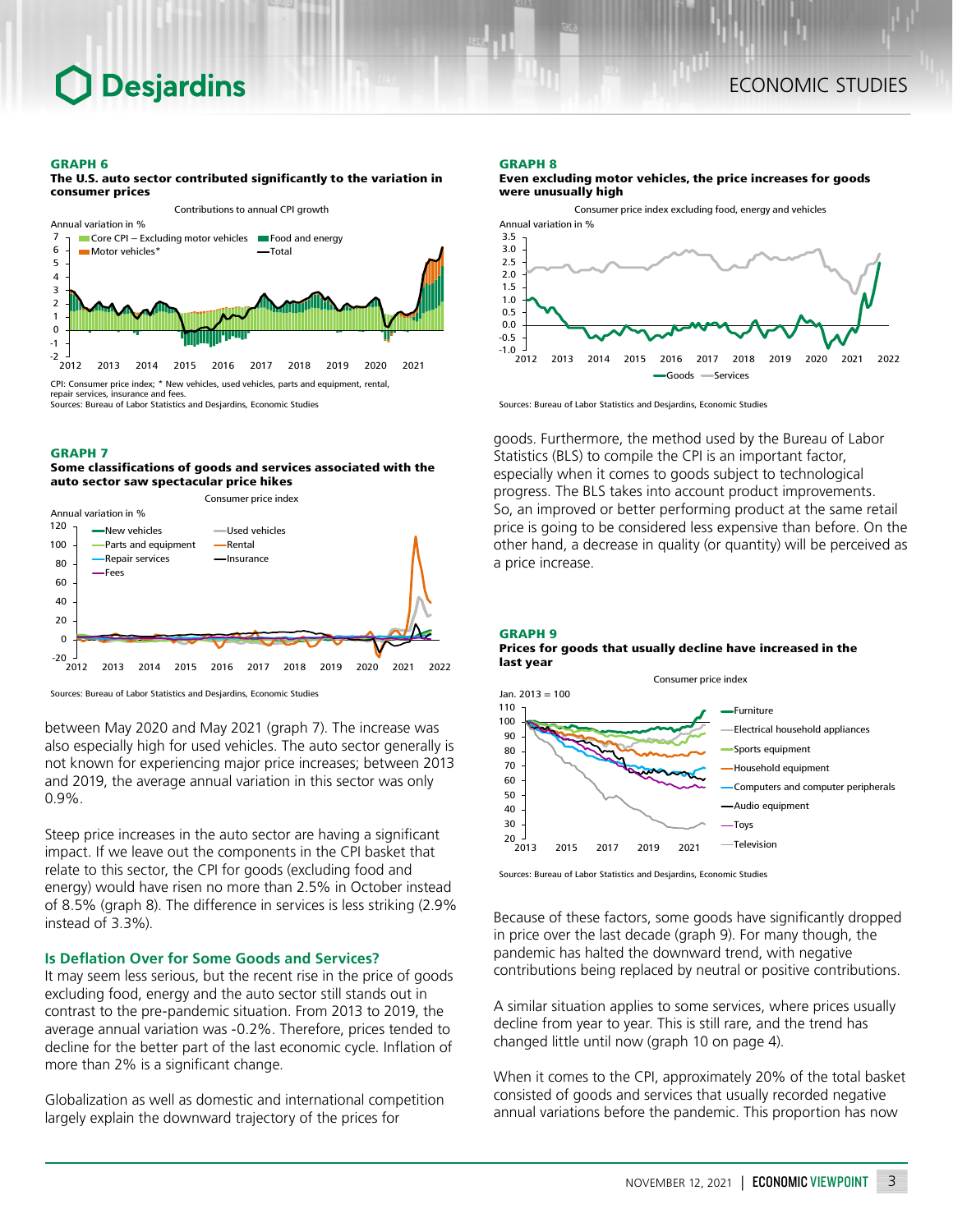**Desjardins** 

#### GRAPH 10



Prices for services that usually decline have deviated less from the pre-pandemic trend

Sources: Bureau of Labor Statistics and Desjardins, Economic Studies

## GRAPH 11

## The weight of goods and services whose prices decline is currently very low



Sources: Bureau of Labor Statistics and Desjardins, Economic Studies

fallen to less than 10% (graph 11). In contrast, the proportion of goods and services in the CPI posting bigger hikes, that is, more than 4%, has increased substantially from 10% of the index to near 40%. Therefore, deflation is less present with a larger share of CPI components showing price increases twice as high as the Fed's target.

## **Inflation Is Clearly More Widespread**

So, inflation is up but also more widespread. In October, 85.7% of the CPI basket surpassed 2% (graph 12). Between 2011 and 2019, this proportion was 58.6% on average. Therefore, more than four fifths of the basket of consumer goods and services used to calculate the CPI are now driving inflation higher than the Fed's target.

## **The Weight of Housing**

In October, 72.6% of the CPI basket has surpass the 3% mark in terms of annual growth (graph 13).

One component, the owner's equivalent rent, has a considerable influence on the fact that the bar of 50%, then 70% of the basket, is now growing at more than 3% annually. This component alone accounts for nearly 24% of the CPI. Its annual

## GRAPH 12

### More than 85% of the basket of goods and services saw price hikes in excess of the Federal Reserve's target

Relative percentages of consumer price index components with annual variations above 2%



Sources: Bureau of Labor Statistics and Desjardins, Economic Studies

#### GRAPH 13 There are more and more components whose prices varied more than 3%

Relative percentages of consumer price index components with annual variations above 3% In %



Sources: Bureau of Labor Statistics and Desjardins, Economic Studies

change was 2.9% in September and 3.1% in October. The (tenant) rent component, which represents 7.6% of the basket, posted a more modest 2.6% annual increase in October. These two CPI components began to follow an upward trajectory in recent months after an notable deceleration in 2020. Still, their



Sources: Bureau of Labor Statistics and Desjardins, Economic Studies